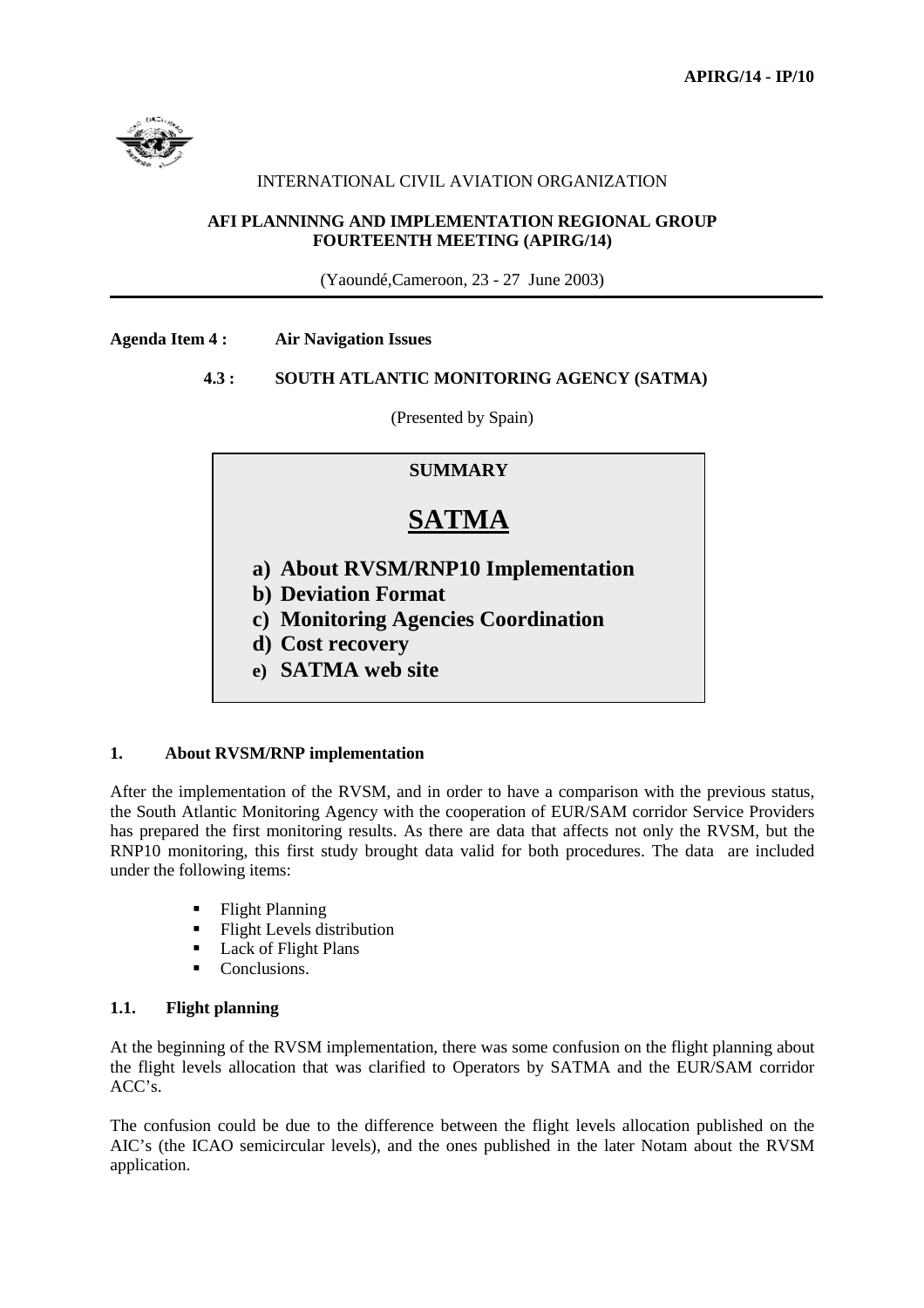In the side of the RVSM equipment flight plan refilling, only one mistake (equipped aircraft that forgot to include it in the FPL) was observed during February and was duly clarified by the Operator.

# **1.1.1. Flight levels distribution**

The spread of the flight levels occupancy after the RVSM implementation, has been a great advantage for users and for ATC management.

On this item it is necessary to mention the decrease of the work load and the influence in the air safety of the elimination of the Odd/Even levels changes that before the application of the RVSM was established over the Canarias area.

# **1.1.2. General figures**

The general distribution of the traffic load with the use of the new RVSM levels between FL290 and FL410 has been as follows:

#### **Traffic using the new FL's (300, 320, 340, 360, 380, 400) ----- 52.5%**

If we consider the block of FL's with a higher occupancy (between FL330 and FL370 that are the 84% of the total), the figures are:

## **Traffic using the new FL's (340 and 360) ----- 58.5%**

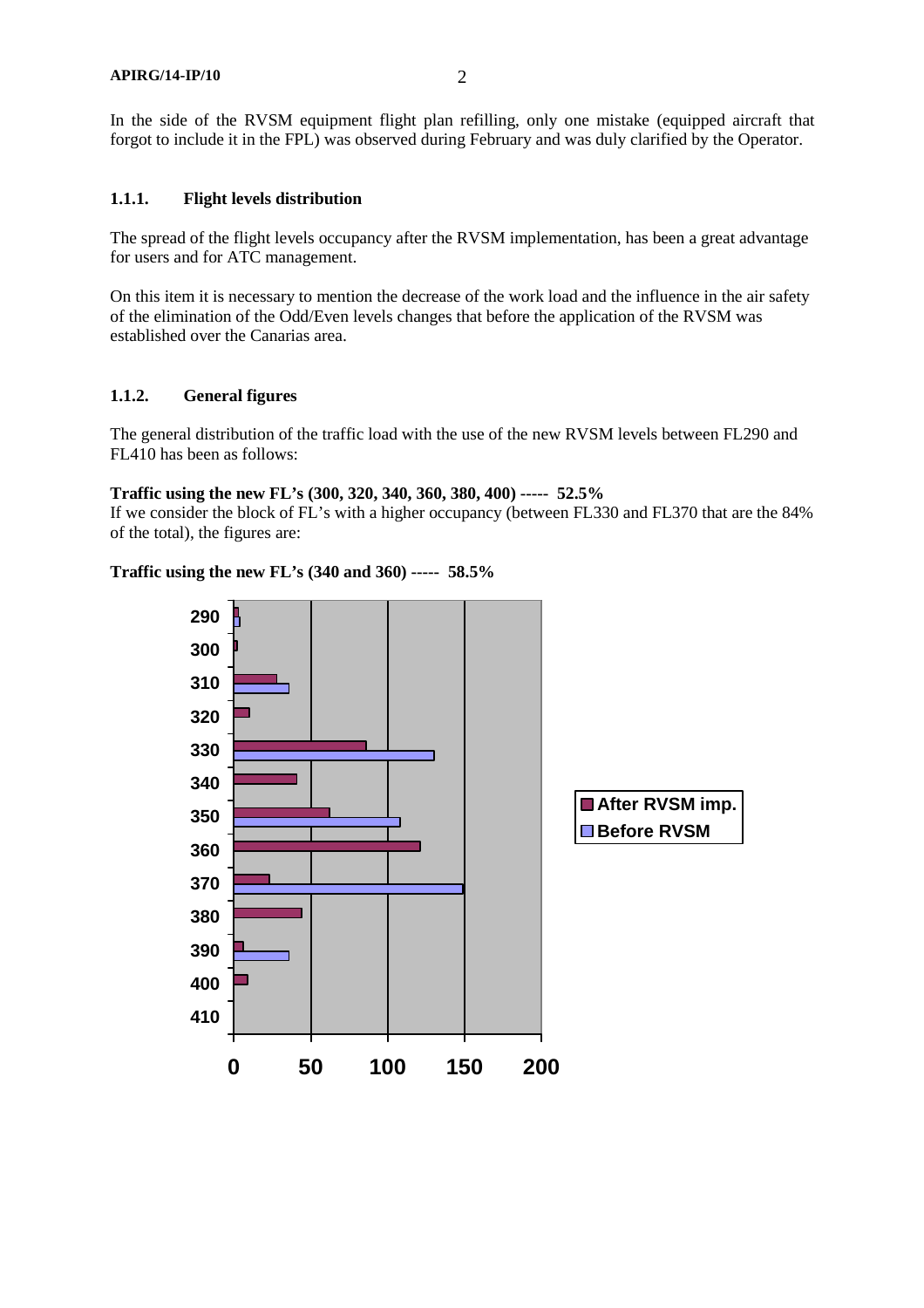# **1.2. Lack of flight plan**

The lack of Flight Plans in the ACC's concerned has decreased after the implementation of the CAFSAT data/voice communication network; nevertheless there's still a significant number of "lost FPL's" that have to be carefully examined.

## **1.3. Conclusions about RVSM implementation**

- The implementation of the RVSM in the EUR/SAM corridor was achieved in a smooth manner beyond expectations.
- The coincidence of this implementation with the one in the ECAC area has given continuity to the RVSM procedures between the EUR and the SAM areas improving the benefits for the users and for the ATC.
- As it was expected, the most occupied Flight levels had a decrease of more than the 50% of the occupancy that was spread among the new RVSM flight levels.
- The deviation factor is considered to be into the acceptable parameters. The new Deviation format (appendix A) has to be used, for a clear indication of the observance of the contingency procedures.
- New data and investigation has to be done for the resolution of the lack of flight Plans.

#### **2. Deviation format**

The SAT 11 establish a conclusion so all EUR/SAM corridor states should publish an AIC with the new deviation reporting format. The new format is annexed as appendix B so all states may publish the AIC in the same manner.

## **3. C.- RMA Coordination**

SATMA was invited to the First RMAs coordination meeting (Canada, 4-6 November 2002). The main issue was to coordinate the efforts in establishing procedures for the implementation and postimplementation monitoring programs for RVSM in the different agencies. The meeting agreed that a Regional Monitoring Handbook was needed in order to have a common guidance valid for all OACI regions. Eurocontrol, NATS and APARMO were charged of developing, with the assistance of all the agencies, a final handbook to be finished along 2003.

The main lines of the handbook:

- **RMAs** and boundaries
- **Focal Point for each RMA, States and Operators**
- **-** Global RVSM Certifications Database
- **•** Procedures for RVSM certification monitoring
- Monitoring tasks in the RMA
- RMA Coordination

The RMAs invited to the meeting were:

- NATS : North Atlantic
- EUROCONTROL : Europe